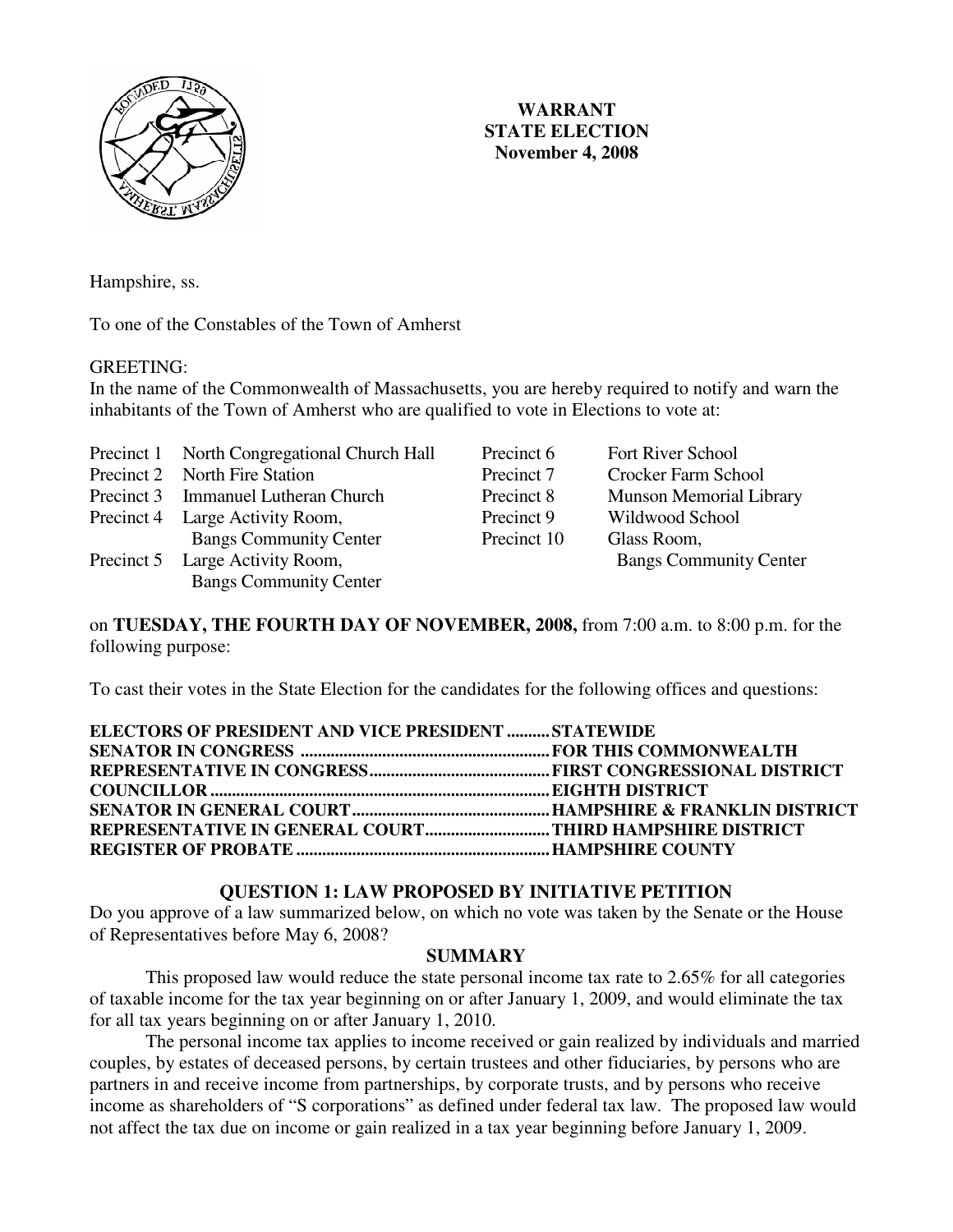The proposed law states that if any of its parts were declared invalid, the other parts would stay in effect.

*A YES VOTE* would reduce the state personal income tax rate to 2.65% for the tax year beginning on January 1, 2009, and would eliminate the tax for all tax years beginning on or after January 1, 2010. *A NO VOTE* would make no change in state income tax laws.

### **QUESTION 2: LAW PROPOSED BY INITIATIVE PETITION**

Do you approve of a law summarized below, on which no vote was taken by the Senate or the House of Representatives before May 6, 2008?

### **SUMMARY**

 This proposed law would replace the criminal penalties for possession of one ounce or less of marijuana with a new system of civil penalties, to be enforced by issuing citations, and would exclude information regarding this civil offense from the state's criminal record information system. Offenders age 18 or older would be subject to forfeiture of the marijuana plus a civil penalty of \$100. Offenders under the age of 18 would be subject to the same forfeiture and, if they complete a drug awareness program within one year of the offense, the same \$100 penalty.

 Offenders under 18 and their parents or legal guardian would be notified of the offense and the option for the offender to complete a drug awareness program developed by the state Department of Youth Services. Such programs would include ten hours of community service and at least four hours of instruction or group discussion concerning the use and abuse of marijuana and other drugs and emphasizing early detection and prevention of substance abuse.

 The penalty for offenders under 18 who fail to complete such a program within one year could be increased to as much as \$1,000, unless the offender showed an inability to pay, an inability to participate in such a program, or the unavailability of such a program. Such an offender's parents could also be held liable for the increased penalty. Failure by an offender under 17 to complete such a program could also be a basis for a delinquency proceeding.

 The proposed law would define possession of one ounce or less of marijuana as including possession of one ounce or less of tetrahydrocannibinol ("THC"), or having metabolized products of marijuana or THC in one's body.

 Under the proposed law, possessing an ounce or less of marijuana could not be grounds for state or local government entities imposing any other penalty, sanction, or disqualification, such as denying student financial aid, public housing, public financial assistance including unemployment benefits, the right to operate a motor vehicle, or the opportunity to serve as a foster or adoptive parent. The proposed law would allow local ordinances or bylaws that prohibit the public use of marijuana, and would not affect existing laws, practices, or policies concerning operating a motor vehicle or taking other actions while under the influence of marijuana, unlawful possession of prescription forms of marijuana, or selling, manufacturing, or trafficking in marijuana.

 The money received from the new civil penalties would go to the city or town where the offense occurred.

*A YES VOTE* would replace the criminal penalties for possession of one ounce or less of marijuana with a new system of civil penalties.

*A NO VOTE* would make no change in state criminal laws concerning possession of marijuana.

### **QUESTION 3: LAW PROPOSED BY INITIATIVE PETITION**

Do you approve of a law summarized below, on which no vote was taken by the Senate or the House of Representatives before May 6, 2008?

### **SUMMARY**

This proposed law would prohibit any dog racing or racing meeting in Massachusetts where any form of betting or wagering on the speed or ability of dogs occurs.

 The State Racing Commission would be prohibited from accepting or approving any application or request for racing dates for dog racing.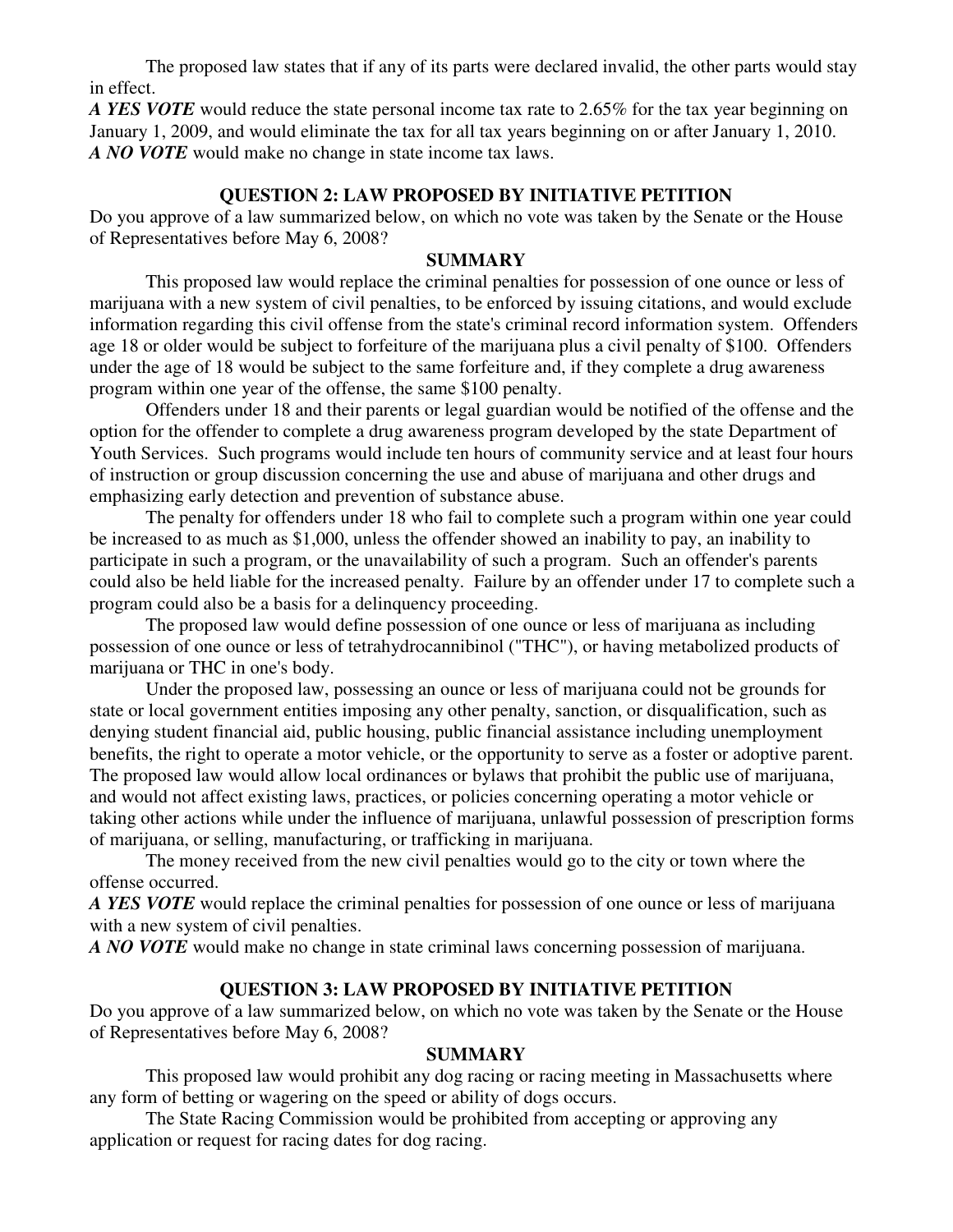Any person violating the proposed law could be required to pay a civil penalty of not less than \$20,000 to the Commission. The penalty would be used for the Commission's administrative purposes, subject to appropriation by the state Legislature. All existing parts of the chapter of the state's General Laws concerning dog and horse racing meetings would be interpreted as if they did not refer to dogs.

 These changes would take effect January 1, 2010. The proposed law states that if any of its parts were declared invalid, the other parts would stay in effect.

*A YES VOTE* would prohibit dog races on which betting or wagering occurs, effective January 1, 2010.

*A NO VOTE* would make no change in the laws governing dog racing.

# **QUESTION 4: COMMUNITY PRESERVATION ACT**

Shall this Town amend its acceptance of sections 3 to 7, inclusive of chapter 44B of the General Laws, as approved by its legislative body?

### **SUMMARY**

This question involves amendment of the Town's acceptance of G.L. c.44B, §§3-7, also known as the Community Preservation Act (the "Act"), by increasing the surcharge imposed on real property from one and one-half percent  $(1\frac{1}{2}\%)$  to three percent  $(3\%)$  of the tax levy, as determined annually by the Board of Assessors. The Act allows municipalities to impose a surcharge on real property to establish a dedicated source of funds for: the acquisition, preservation and creation of open space and land for recreational use; the acquisition, preservation, restoration and rehabilitation of historic resources; and the creation, preservation and support of community housing. Acceptance of the Act also entitles municipalities to receive an annual distribution from the Massachusetts Community Preservation Trust Fund, which supplements the funds collected pursuant to the surcharge imposed by the Town and increases the available funds for eligible projects.

As approved under Article 2 of the February 12, 2001 Special Town Meeting and by the voters at the 2001 Annual Town Election, the surcharge was initially fixed at one percent (1%) of the annual property tax assessed on real property. An increase in the surcharge to one and one-half percent (1 ½ %) was later approved under Article 38 of the May 1, 2006 Annual Town Meeting and by the voters at the 2006 biennial state election. On a motion made under Article 24 of the April 28, 2008 Annual Town Meeting, the Amherst Town Meeting voted to increase the surcharge to three percent (3%). If approved, the additional surcharge would be imposed on taxes assessed for fiscal years beginning July 1, 2009.

The Act contains certain mandatory exemptions and also allows municipalities to approve certain optional exemptions. The Town has adopted two such optional exemptions, as follows: (1) any property owned and occupied as a domicile by a person who would qualify for low income housing or low or moderate income senior housing in Amherst is exempt from the surcharge; and, (2) one hundred thousand dollars (\$100,000.00) of the value of each taxable parcel of residential real property is exempt from the surcharge. Regardless of whether this question passes or fails, these exemptions will continue to be applicable in the Town of Amherst.

# **QUESTION 5: THIS QUESTION IS NOT BINDING**

Shall the state representative from this district be instructed (1) to support legislation establishing health care as a human right regardless of age, state of health or employment status, by creating a single payer health insurance system that is comprehensive, cost effective, and publicly provided to all residents of Massachusetts; and (2) to oppose any laws penalizing the uninsured for failing to obtain health insurance.